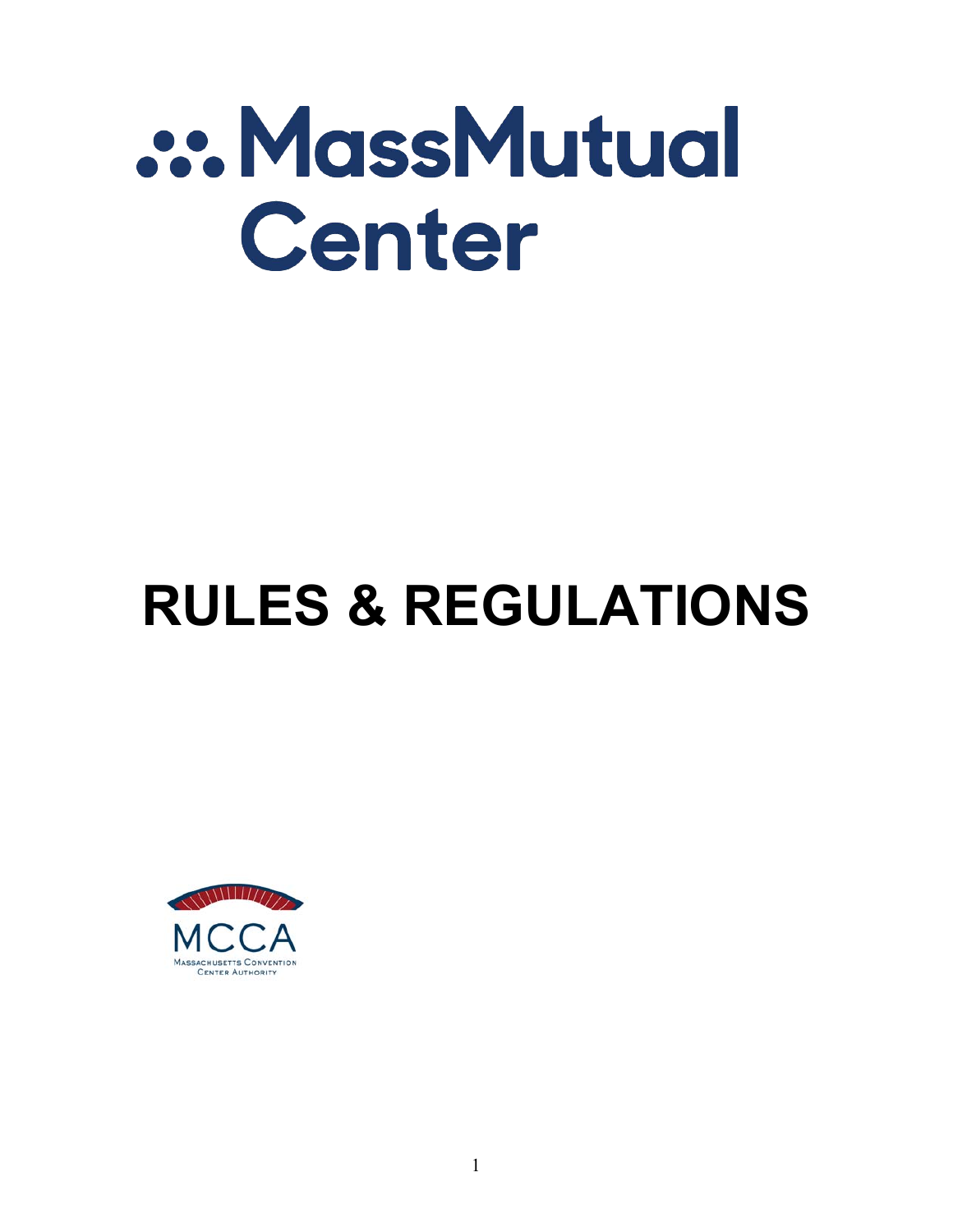## **INDEX**

| <b>SECTION 1. GENERAL</b> |      | <b>PAGE</b>                                                            |   |
|---------------------------|------|------------------------------------------------------------------------|---|
|                           |      | 1.1. Priority of Agreement                                             | 8 |
|                           | 1.2. | <b>Amendments to Rules</b>                                             | 8 |
|                           | 1.3. | Liability                                                              | 8 |
|                           |      | 1.4. Gratuities                                                        | 8 |
|                           | 1.5. | Solicitation                                                           | 8 |
|                           |      | 1.6. Animals                                                           | 8 |
|                           |      | 1.7. Smoking                                                           | 8 |
|                           | 1.8. | Parking                                                                | 8 |
|                           |      | 1.9. Excluded Areas<br>(Also see Sections 4.10., 5.3., 5.5., and 6.2.) | 8 |
|                           |      | 1.10. Access<br>(Also see Sections 4.10., 5.4., 6.2., and 7.5.)        | 8 |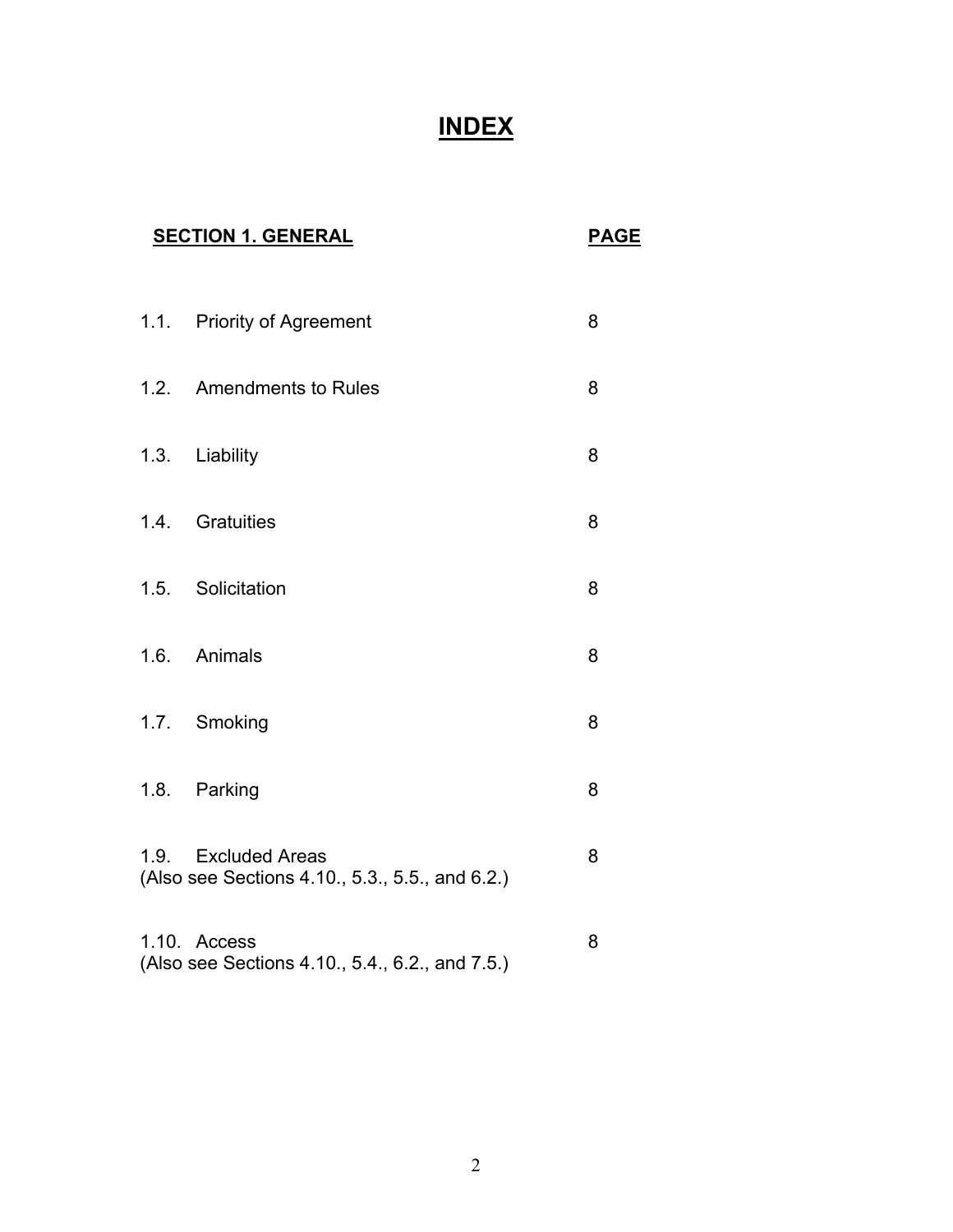#### **SECTION 2. DUTIES OF LICENSEE PAGE**

2.1. Badges 9 2.2. Conduct 9 2.3. Contracts of Licensee 10 2.4. Advertising 10 2.5. Property Damage 10 2.6. Staining 10 2.7. Floor Plans 10 2.8. Defamation 10 2.9. Working Hours 10 2.10. Loitering 10

#### **SECTION 3. RIGHTS OF MassMutual CENTER PAGE**

- 3.1. Announcements 11
- 3.2. Ticket Refunds 11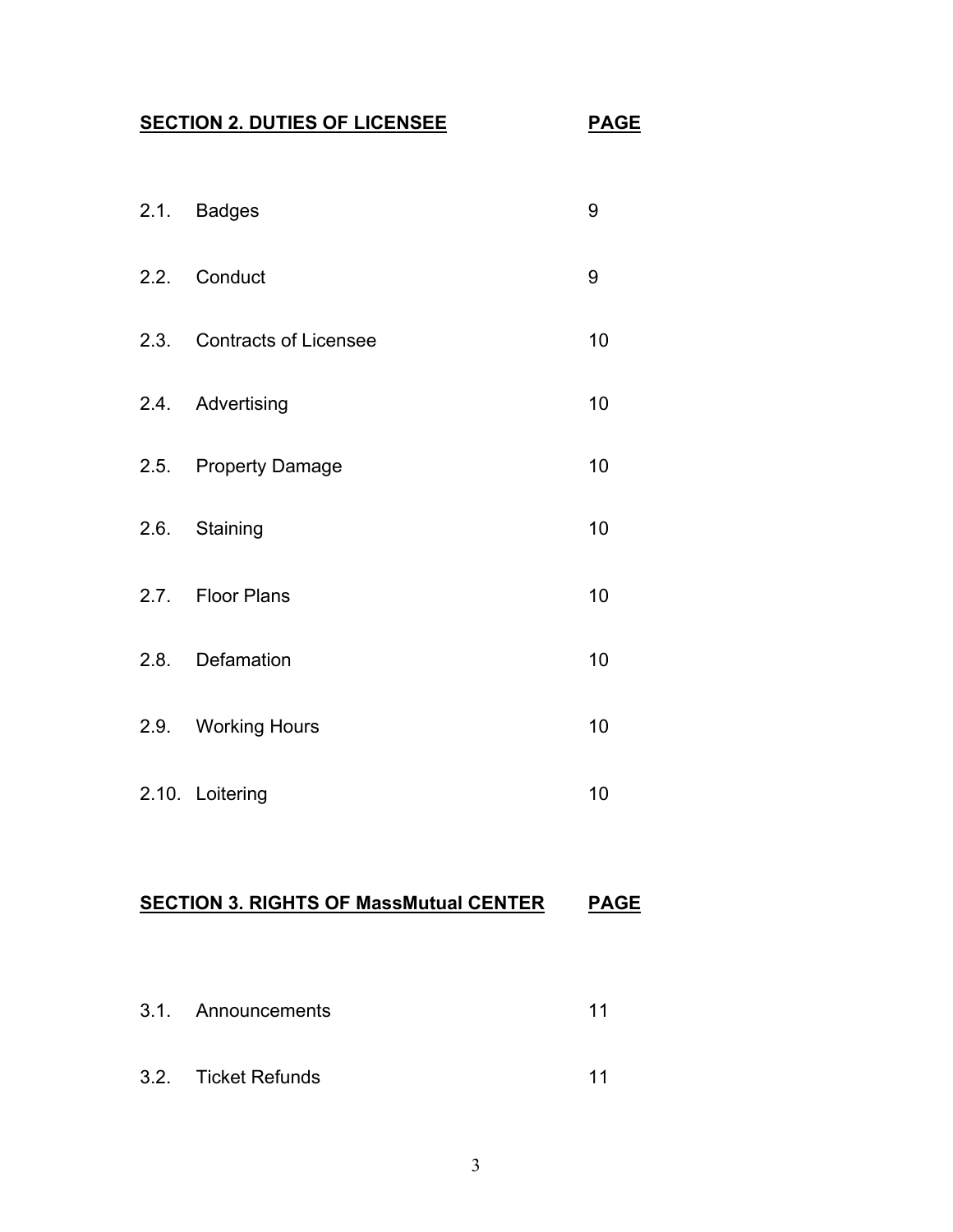|      | 3.3. Articles Lost or Abandoned    | 11          |
|------|------------------------------------|-------------|
|      | 3.4. Tours                         | 11          |
|      | 3.5. Recordings                    | 11          |
|      | 3.6. Broadcasts                    | 11          |
|      | <b>SECTION 4. PUBLIC SAFETY</b>    | <b>PAGE</b> |
|      | 4.1. Capacity                      | 11          |
|      | 4.2. Safety Regulations            | 12          |
|      | 4.3. Vehicles                      | 12          |
|      | 4.4. Loading Devices               | 12          |
|      | 4.5. Hazardous Materials/Equipment | 12          |
|      | 4.6. Waste Materials               | 12          |
|      | 4.7. Hazardous Work Areas          | 12          |
|      | 4.8. Idle Machinery                | 12          |
| 4.9. | <b>Escalators</b>                  | 12          |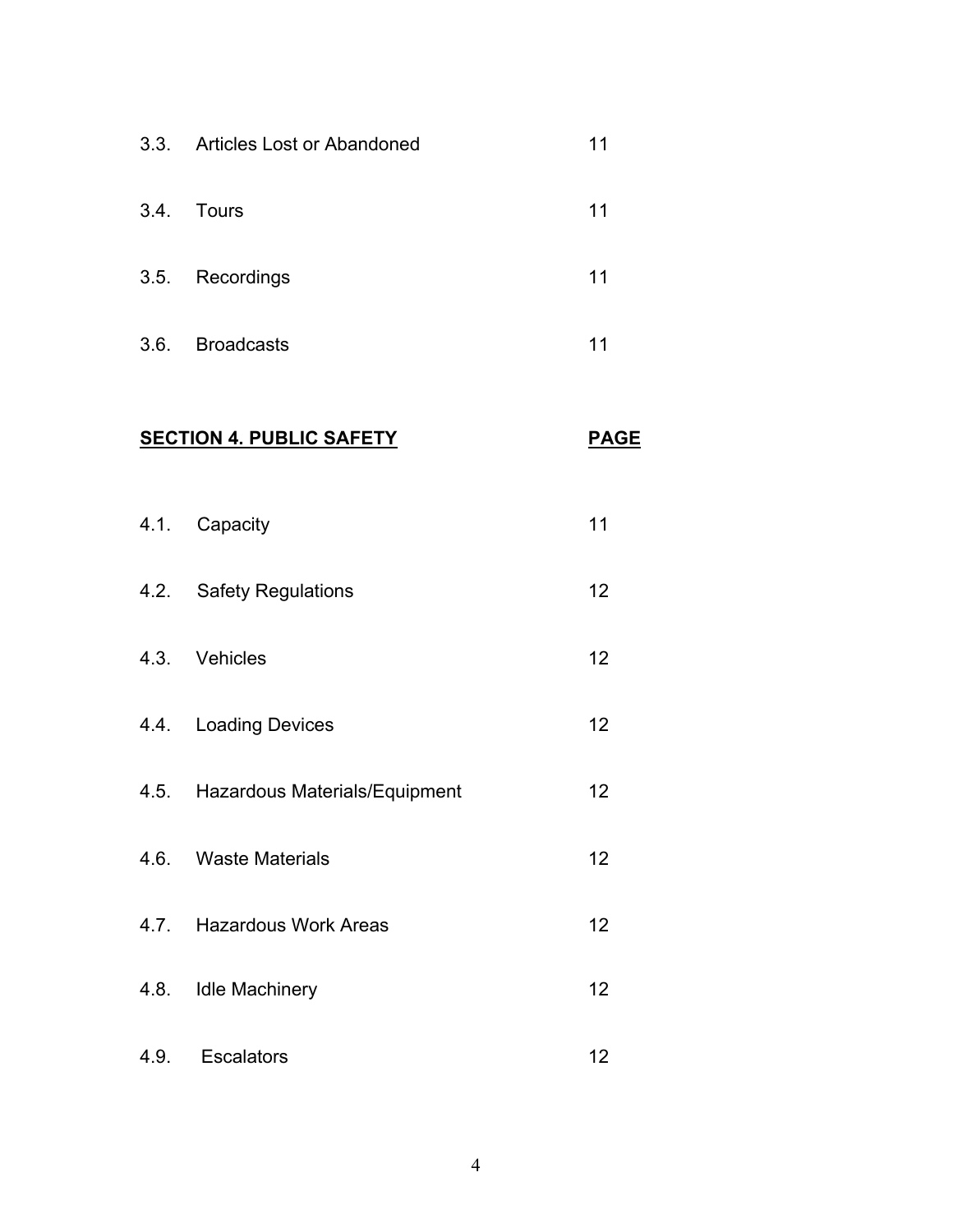| 4.10. Access to Utility Panels, etc.<br>(Also see Sections 1.9., 5.3., 5.5., and 6.2.) |                                                                          | 13          |
|----------------------------------------------------------------------------------------|--------------------------------------------------------------------------|-------------|
|                                                                                        | 4.11. Overhead Doors                                                     | 13          |
|                                                                                        | <b>SECTION 5. SECURITY</b>                                               | <b>PAGE</b> |
|                                                                                        | 5.1. General                                                             | 13          |
|                                                                                        | 5.2. Minimum Security                                                    | $13 - 14$   |
|                                                                                        | 5.3. Restricted Areas<br>(Also see Sections 1.9., 4.10., 5.5., and 6.2.) | 14          |
|                                                                                        | 5.4. Manager's Right of Access                                           | 14          |
|                                                                                        | 5.5. Right to Inspect                                                    | 14          |
|                                                                                        | 5.6. Keys                                                                | 14          |
| 5.7.                                                                                   | Door Locks                                                               | 14          |
|                                                                                        | 5.8. Misconduct                                                          | 14          |
| 5.9.                                                                                   | <b>Medical Facilities</b>                                                | 14          |
|                                                                                        | 5.10. Firearms                                                           | 14          |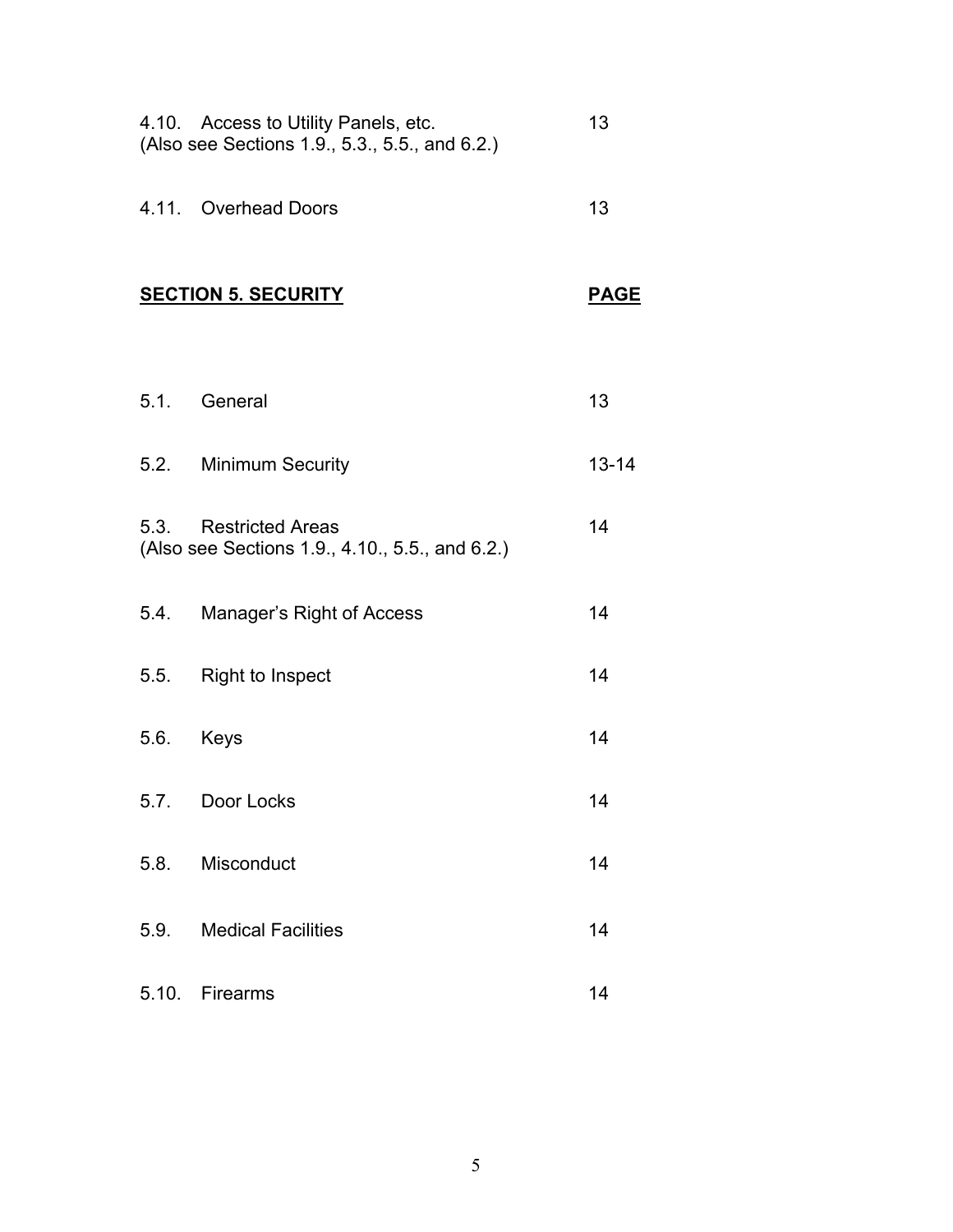#### **SECTION 6. FREIGHT/DELIVERIES/EQUIPMENT PAGE**

|      | 6.1. Mail                       | 15 |
|------|---------------------------------|----|
|      | 6.2. Access for Deliveries      | 15 |
| 6.3. | Freight                         | 15 |
| 6.4. | Elevators                       | 15 |
| 6.5. | Flooring                        | 15 |
|      | 6.6. MassMutual Center Property | 15 |
|      | 6.7. Furniture/Equipment        | 15 |
|      | 6.8. Telephones                 | 15 |

### **SECTION 7. SIGNAGE/DECORATIONS PAGE**

- 7.1. Approvals 15
- 7.2. Fastenings 16
- 7.3. Hanging Devices 16
- 7.4. Lights 16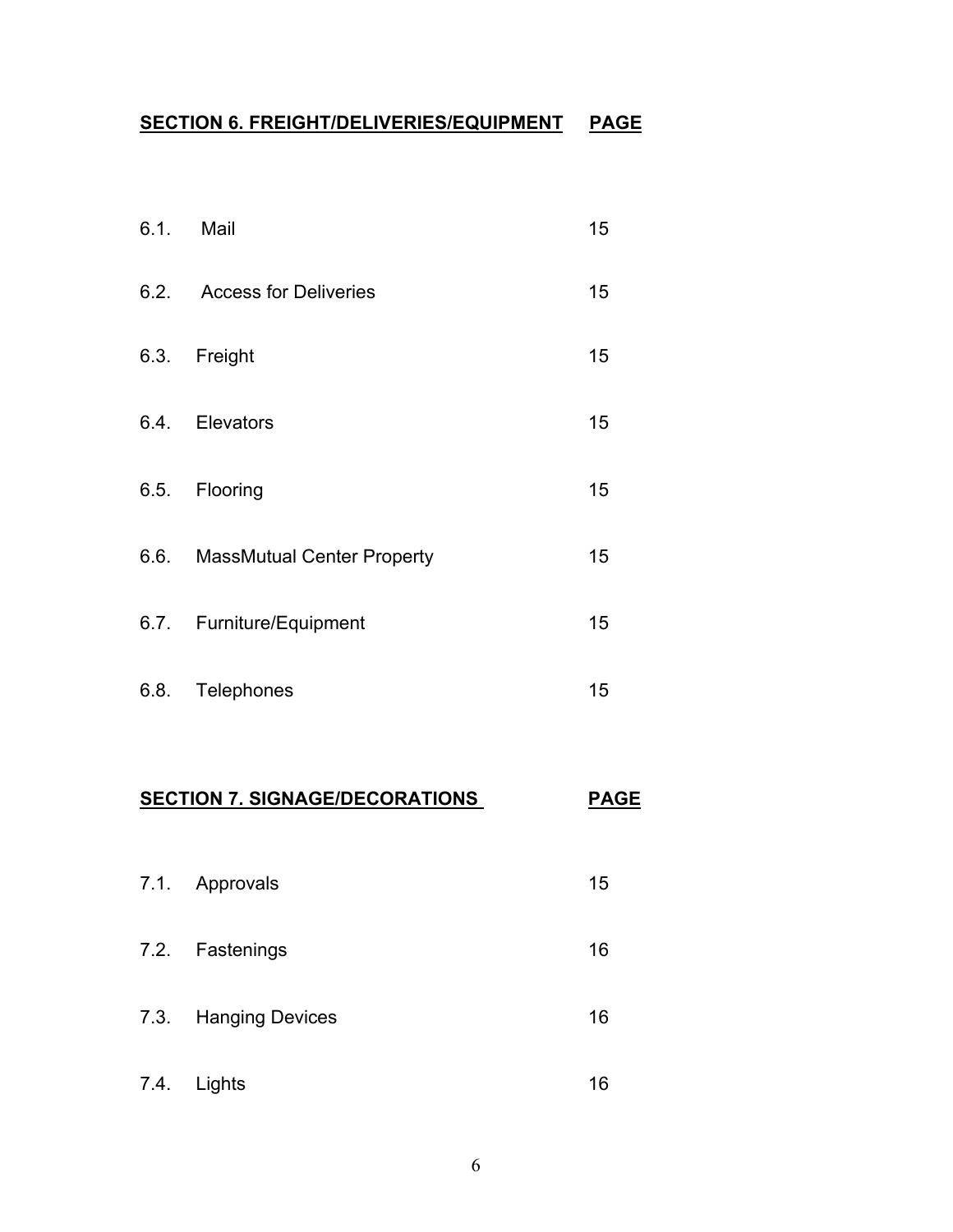|      | 7.5. Obstructions                                                       | 16 |
|------|-------------------------------------------------------------------------|----|
| 7.6. | Glitter, Popcorn and Confetti                                           | 16 |
| 7.7. | Tape                                                                    | 16 |
| 7.8. | <b>Stickers</b>                                                         | 16 |
| 7.9. | <b>Balloons</b>                                                         | 16 |
|      | 7.10. Floor Markings<br>(Also see Sections 1.9., 4.10., 5.3., and 5.5.) | 16 |

#### **SECTION 8. SERVICES** PAGE

| 8.1. Exclusive |  |
|----------------|--|
|                |  |

- 8.2. Food and Beverage Services 16
- 8.3. Environmental Services 17
- 8.4. Janitorial Services 17
- 8.5. Meeting Room Services 17
- 8.6. Customer Service Center 17
- 8.7. Medical Services 17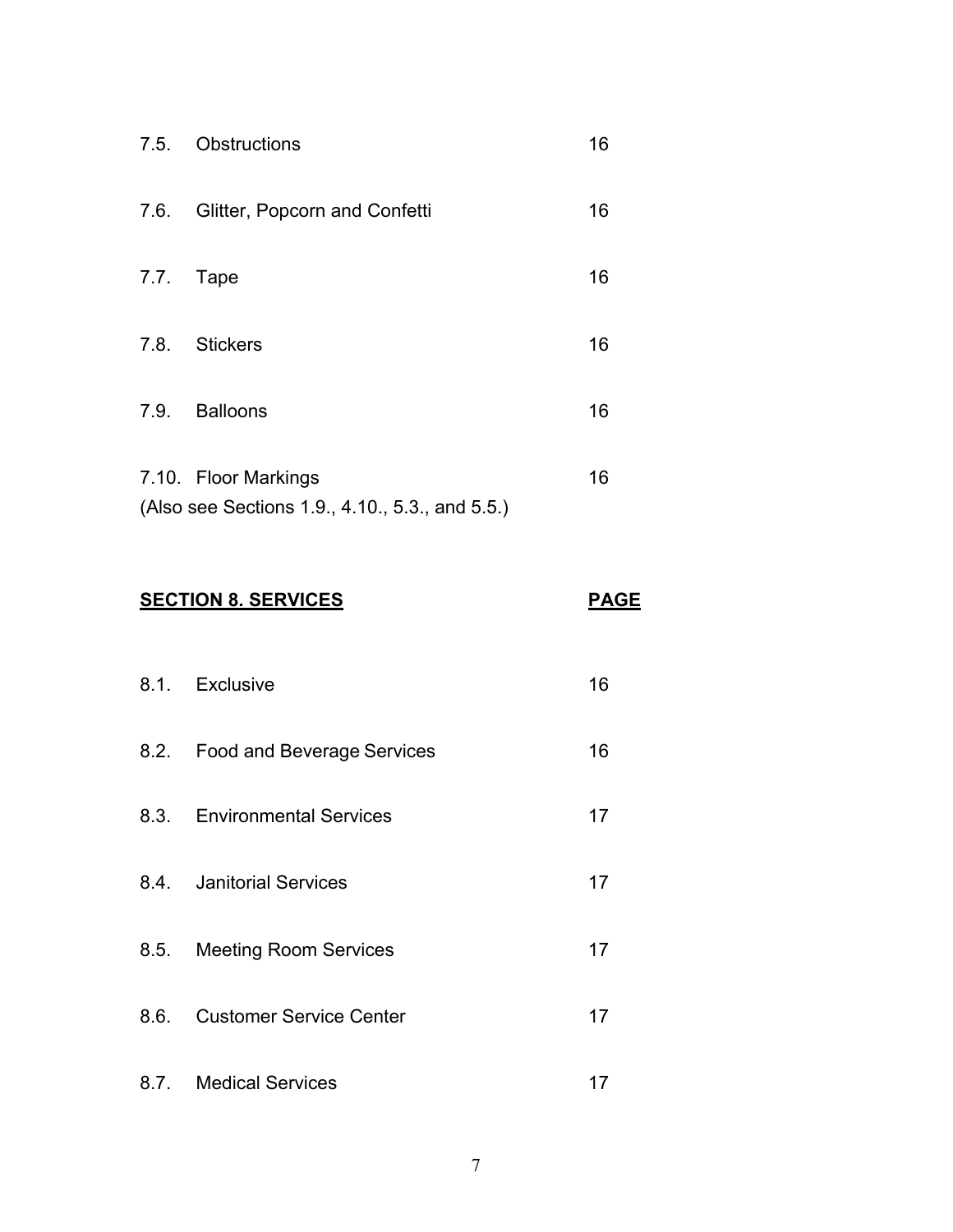#### **SECTION 1. GENERAL**

1.1 PRIORITY OF AGREEMENT. The MassMutual Center (The "MMC") has promulgated the following Rules and Regulations (see Article 6.1. (c), Massachusetts Convention Center Authority Event License Agreement). If a conflict arises between these rules and the provision of the said License Agreement (the "Agreement"), the provision of the Agreement shall control.

**1.2 AMENDMENTS TO RULES.** Any matters not expressly covered by these Rules and Regulations shall be determined by the MMC management. The MMC management reserves the right to alter and /or amend these Rules and Regulations.

**1.3 LIABILITY.** Violation of any rule or regulation herein, except where it can be shown to be the sole fault of an officer, agent, or employee of the Massachusetts Convention center Authority, shall constitute a breach of the Agreement, and any liability or cost resulting from such violation shall be the sole responsibility of the Licensee. The fact that this burden may, for purposes of emphasis, be restated in the context of some rules herein, and not in others, is of no substantive significance and is not to be construed.

**1.4 GRATUITIES.** Offering of tips and gratuities to personnel employed by the Massachusetts Convention Center Authority or its contractors, agents or suppliers is strictly prohibited. MassMutual Center personnel are required to report any violation of this section to MMC management.

**1.5 SOLICITATION.** No soliciting is permitted on the property of the MassMutual Center.

**1.6 ANIMALS.** Animals, birds and other pets are not permitted in the building. Vision or hearing-impaired persons will be given special permission by the MMC management for trained guide dogs. Other exceptions will be considered at the discretion of the MMC management.

**1.7. SMOKING.** Smoking is prohibited in all areas of the MassMutual Center. Outside smoking areas will be determined for each event.

**1.8. PARKING.** While there are private parking facilities in the general area, the MassMutual Center does not offer parking for any event on its own premises. Posted no-parking areas will be strictly policed. Unauthorized vehicles will be removed at the owner's expense.

**1.9. EXCLUDED AREAS.** (Also see Sections 4.10., 5.3., 5.5., and 6.2.) The Lobby, , pre-function areas, meeting rooms, hallways, and/or corridors, are specifically excluded as exhibition areas without the prior written permission of the MassMutual Center management.

**1.10. ACCESS.** (Also see Sections 4.10., 5.4., 6.2., and 7.5.) Clear access is to be maintained to exhibit hall concession stands and restrooms at all times.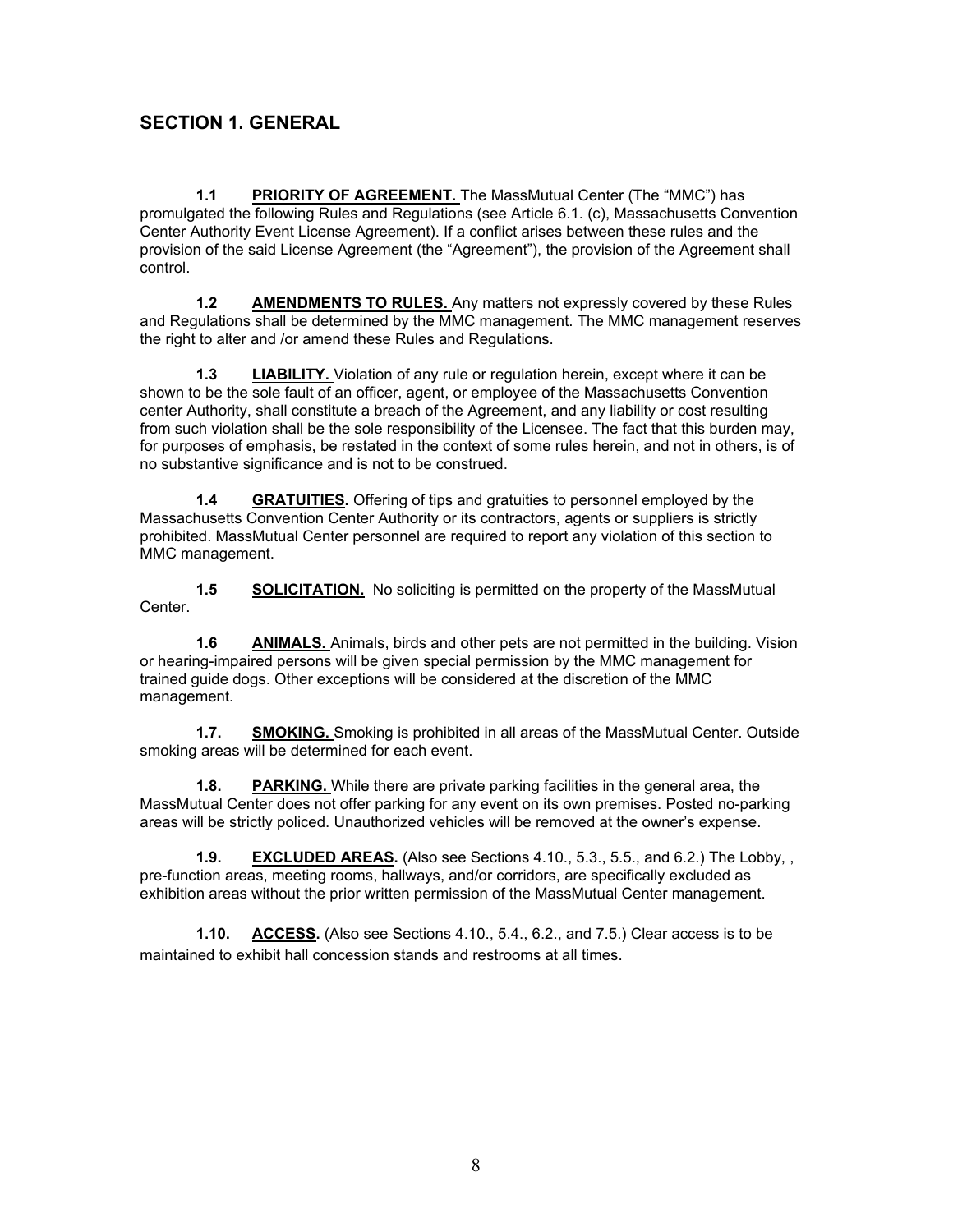#### **SECTION 2. DUTIES OF LICENSEE.**

**The duties of the Licensee (See Agreement) include, but are not limited to, the following:**

**2.1. I.D. BADGES.** All personnel are required to have identification badges that must be worn on outer clothing at all times. Show contractors and decorators are responsible to see that their employees and management staff are issued badges from the first day of move-in until move-out is completed. Exhibitors must be furnished badges by show management prior to being admitted to the Exhibit Area. (Show management will supply the Director of Security with a sample set of identification badges together with a full written description of any restrictions associated with them.)

**2.2. CONDUCT.** (Also see Sections 2.8., 2.10., and 5.8.) Licensee is responsible for the conduct of its employees, agents or invitees. If any such person fails to comply with applicable rules and regulations, the MMC management may restrict the use of the premises or entirely bar the Licensee from the building.

**2.3. CONTRACTS OF LICENSEE.** The Licensee shall have valid, properly executed and compatible written contracts with all performers and exhibitors who are to use the facilities of the MassMutual Center in connection with the Licensee's rights therein, and the Licensee shall submit the same to the Authority upon demand.

**2.4. ADVERTISING.** All advertising of any exhibition or performance to be given in the MassMutual Center shall be accurate and forthright in all respects, and the MMC management prior to any publication thereof must approve the contents of all such advertising in writing.

**2.5. PROPERTY DAMAGE.** Damage to the MassMutual Center property or equipment is the responsibility of the Licensee. Show management and service contractors are invited to inspect licensed areas prior to move-in and following move-out. No damages to the premises allegedly observed during such inspection may subsequently be asserted by the Licensee to predate its events unless reported in writing to the Security Department or Operations Department prior to moving in.

**2.6. STAINING.** Any equipment likely to drip oil or other staining solutions may not be operated within the MassMutual Center without a drip pan or dry absorption powder. The Licensee is responsible for all costs including, but not limited to, cleaning that may result from staining or other damage caused by staining materials.

**2.7. FLOOR PLANS.** Six (6) copies of the floor plan of the exhibit areas must be submitted to the Mass Mutual Center no less than sixty (60) days prior to move-in for approval. All plans must be at least 1/32" scale and have the name and date of show or event. Plans altered after initial approval must be resubmitted for approval.

**2.8. DEFAMATION.** Any act or course of conduct, during or in connection with any event, which is reasonably calculated to be offensive to any religious or ethnic group is strictly prohibited and it is the responsibility of the Licensee to control, and if possible, prevent any such happening. Failure by the Licensee to act promptly and effectively in dealing with any violation of this section, unless the misconduct is solely attributable to an officer, agent, or employee of the Authority, shall constitute a breach of the License.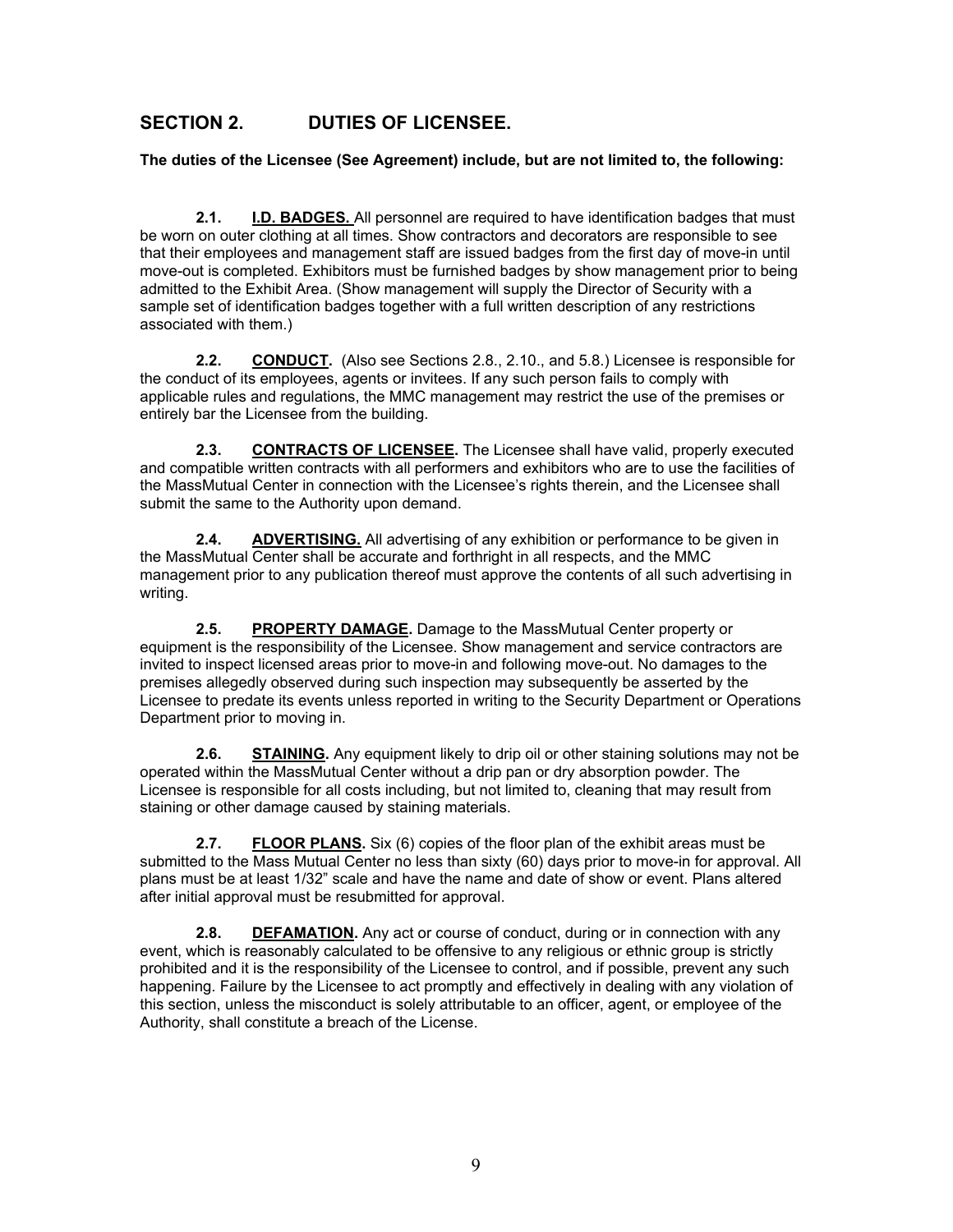**2.9. WORKING HOURS.** Working hours are 8:00 a.m. until 5:00 p.m. unless otherwise approved by the MMC management. A supervisor, who will report to, and maintain liaison with, the MassMutual Center security office, must be provided by show management to control and be responsible for all work performed, or to be performed, outside of the said working hours by event personnel, exhibitors, service contractors or others connected with the event and not employed by the MMC management.

**2.10**. **LOITERING.** Event personnel are not permitted to loiter or take breaks in public areas.

#### **SECTION 3. RIGHTS OF MassMutual CENTER**

**The rights of the MMC management (See Agreement) include, but are not limited to, the following:**

**3.1. ANNOUNCEMENTS.** The MMC management reserves the right to make announcements at any time it deems such announcements to be in the interest of public safety. The MMC management also reserves the right to make, during all intermission periods, announcements, advertising, or otherwise relating to, future events or attractions scheduled to take place at the MassMutual Center. In the event of an emergency, use of the public address system will be suspended until clearance is given directly to show management by security.

**3.2. TICKET REFUNDS.** The MMC management shall in all instances solely determine whether ticket receipts shall be refunded for cause. In making such determination the MMC management may give due weight to the interest of the MassMutual Center in protecting its public good will.

**3.3. ARTICLES LOST OR ABANDONED.** The MMC management shall have the sole right to collect, and have custody of, all articles left, lost, or checked in the MassMutual Center by persons attending any performance, exhibition, or entertainment given or held therein. Proof of ownership may be required for reclaiming any lost, checked or left behind article.

**3.4. TOURS.** The MMC management reserves the right to conduct public tours of the MassMutual Center during the License Period, but will make reasonable efforts not to interfere with the Licensee's use thereof.

**3.5. RECORDING.** No visual or audio recording of any type or kind shall be made in the MassMutual Center without the prior written approval of the MMC management. The MMC management reserves the right to impose an additional charge for that privilege to be paid in accordance with the provision of Article 5.1. of the agreement.

**3.6. BROADCASTS.** The MMC management reserves all rights in connection with any broadcasts originating in the MassMutual Center during the License Period unless agreement to the contrary is made in writing prior to the event. No broadcast of any type shall be made in or from the MassMutual Center without the prior written approval of the MMC management.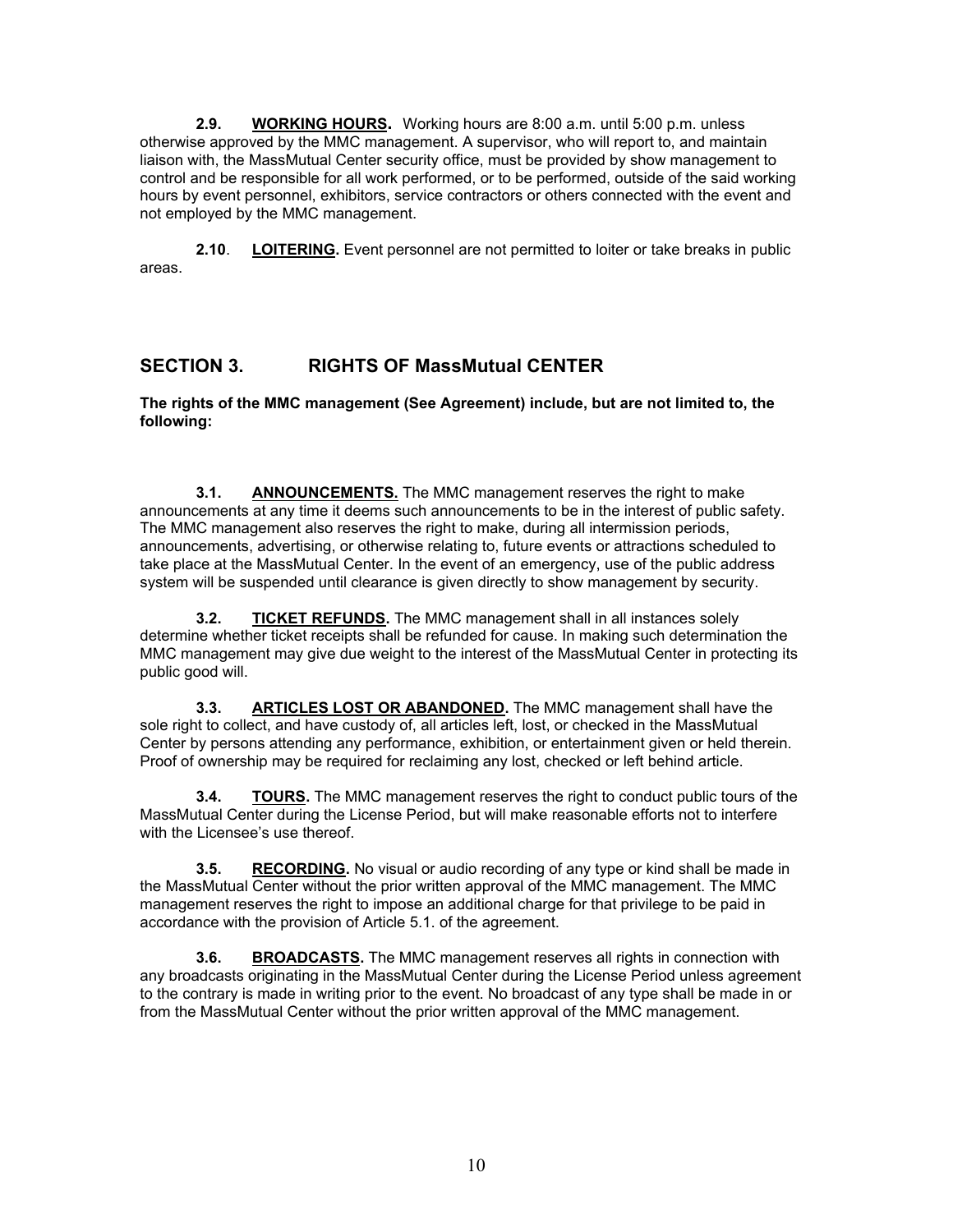#### **SECTION 4. PUBLIC SAFETY**

**4.1. CAPACITY.** All exhibits, equipment, displays, etc., must observe the floor load capacities of the building. All meeting rooms and exhibit halls have a posted maximum occupant capacity, and it is the responsibility of the Licensee to observe such limitations. The MassMutual Center reserves the right to close any area to occupancy or to additional occupancy if, in its opinion, public safety and welfare considerations would be served thereby.

**4.2. SAFETY REGULATIONS.** It is the Licensee's responsibility to insure proper exhibitor booth construction. Drapes, signs, banners, acoustical materials, cotton, paper, hay, straw, moss, split bamboo, plastic cloth and/or any other similar materials shall meet Massachusetts public safety and fire-retardant regulations. The MMC management reserves the right to request documentation for fire retardant materials.

**4.3. VEHICLES.** Motorized vehicles may not be operated within the MassMutual Center without the prior approval of the MMC management. Trucks entering to off-load in Exhibit Hall shall be limited to available space, motors turned off, and Security present within the hall to monitor activity. Prior approval must be obtained from MassMutual Center management for bringing trucks in. At no time will trucks be allowed to stage in the Hall overnight or for extended periods unless special permission is granted and all safety/fire regulations observed. Any autos, trucks, motorcycles, or other motorized vehicles displayed must meet MassMutual Center restrictions and all requirements of the Massachusetts Department of Public Safety and any applicable state or local code, specifically, but not limited to, the following:

- a. There is no more than one-eight (1/8) tank of fuel.
- b. Fuel tanks must be locked or sealed with tape.
- c. Battery cables are disconnected.
- d. Ignition keys are removed and at display location.
- e. Once cars are in place, Springfield Fire Department would like a walkthrough two hours prior to the event opening.

**4.4. LOADING DEVICES. (Also see Sections 6.6. and 6.7.)** A trained operator must operate all forklifts or other heavy loading devices operated within the MassMutual Center. Damages resulting from operation of such equipment shall be reported immediately to the Director of Security. Liability for such damages will be the responsibility of the Licensee.

**4.5. HAZARDOUS MATERIALS/EQUIPMENT.** The use of flashpots, fireworks, open flames, burning or smoke-emitting machines or materials is prohibited. The Licensee shall not bring, or allow to be brought, into the MassMutual Center any material, substance, equipment, or object which reasonably may endanger the life of, or cause bodily injury to, any person in the MassMutual Center, or which reasonably may constitute a hazard to the building or to any property therein.

**Note:** All requests for the use of any pyrotechnic device must be approved in writing by MMC management and the local fire marshals including any applicable permits, which must be obtained by the licensee.

**4.6. WASTE MATERIALS.** Under no circumstances may grease or other waste material be poured into drains. The Licensee must remove grease and any hazardous material in proper containers and in accordance with applicable regulations and ordinances.

**4.7. HAZARDOUS WORK AREAS.** The Arena and exhibit halls during move-in and move-out, loading dock area, and back-of-house service areas are considered hazardous work areas. Any unsafe condition or activity therein is to be reported by the Licensee to the MMC management.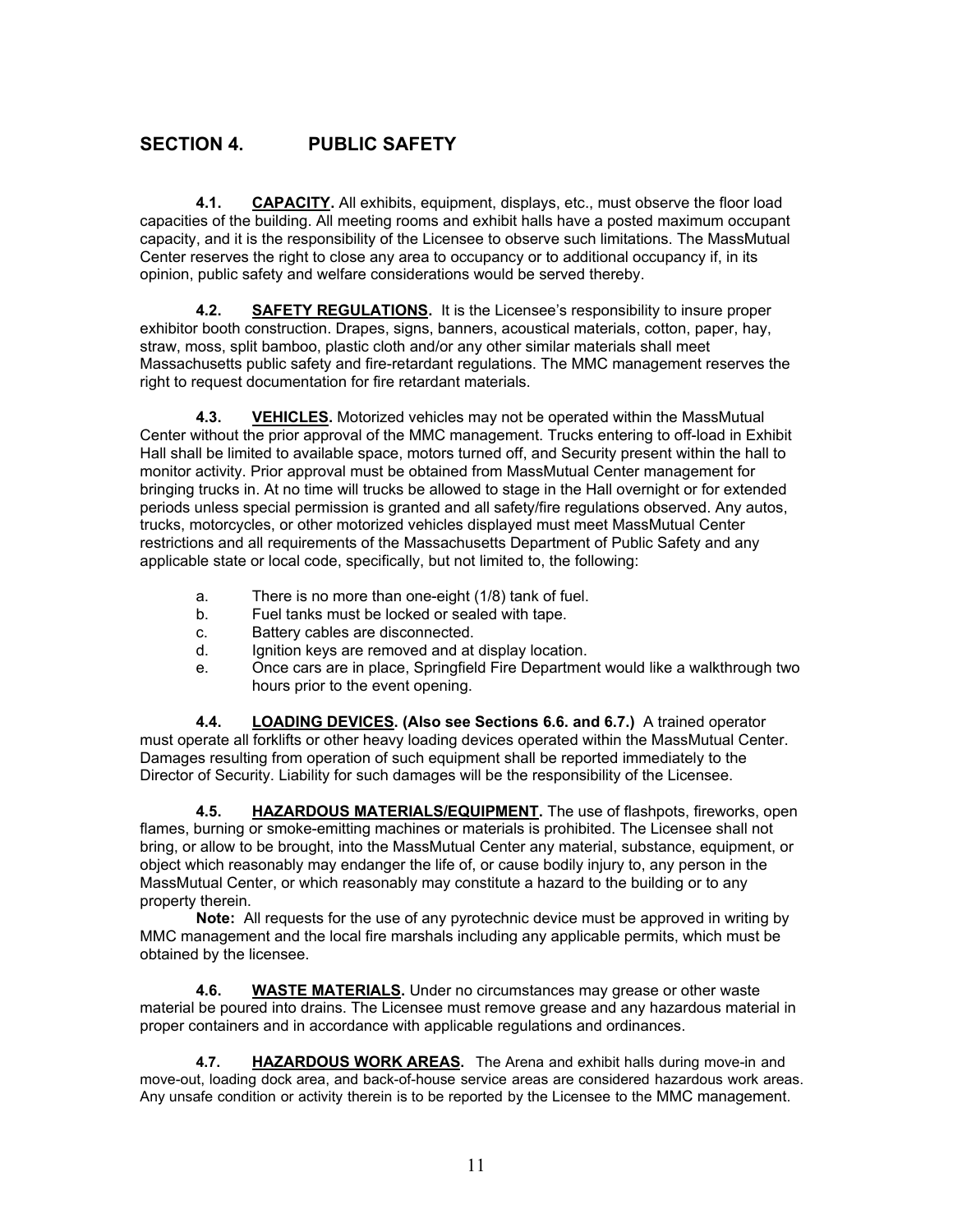**4.8. IDLE MACHINERY.** No machinery or equipment shall be left unattended unless secured so as to prevent unauthorized operation.

**4.9. ESCALATORS.** Escalators are exclusively for the transportation of people. No freight, furnishing, equipment, display, decorations, materials, supplies, baggage, trunks, clothing, or any other object - other than handbags or briefcases of convention mode and the like – may be carried or otherwise transported on escalators.

**4.10. ACCESS.** (See also Sections 1.9., 5.3., 5.5., and 6.2.) Utility panels, switchgear, fire hose cabinets, extinguisher cabinets, pull stations, flasher devices, audio devices and stand pipes situated in the MassMutual Center must remain accessible at all times. Exhibit booths shall not interfere with access to any required exits or restrict visibility of any exit signs. All entrances, exits, public access areas, corridors, hallways, aisles, escalators, elevators, stairways, and doorways shall not be impeded and shall be free of obstructions.

**4.11. OVERHEAD DOORS.** Overhead doors will be operated only by MassMutual Center personnel and will be available or used only after prior arrangement with the Event Coordinator.

#### **SECTION 5. SECURITY**

**5.1. GENERAL.** The Licensee is responsible for all costs related to the complete security of the Arena, Exhibit Hall, Auditorium, Meeting Rooms and all other areas specifically licensed to the Licensee from the beginning of the lease period until move-out has been accomplished. The MassMutual Center maintains security for building perimeters only by means of guards, alarms and monitors. The MassMutual Center will evaluate each event according to the nature of event, profile of attendees, areas in use, and with regard to the needs of other clients when determining minimum-security requirements for the Licensee. The Licensee may increase security at its option. The fact that the MMC management shall determine only minimum-security requirements for the Licensee will not to any extent relieve the Licensee of its responsibility and liability under the Agreement. Security personnel, for show management as well as any exhibitors, will be provided only through the exclusive security arrangements of the MMC management. The MMC management, on special occasions, may approve the use of any outside security personnel including police details.

**5.2. MINIMUM SECURITY.** Minimum security as defined by the MMC management must be provided at cost to the licensee in the following areas.

#### Convention Center

- a. Loading dock.
- b. Loading dock access ramp during substantial traffic periods.
- c. Exhibit Hall rolling freight doors, when in use.
- d. Entrance areas, exit areas, and high traffic areas to be used in connection with the event.
- e. Individual meeting rooms, based on nature of function.
- f. Guest safety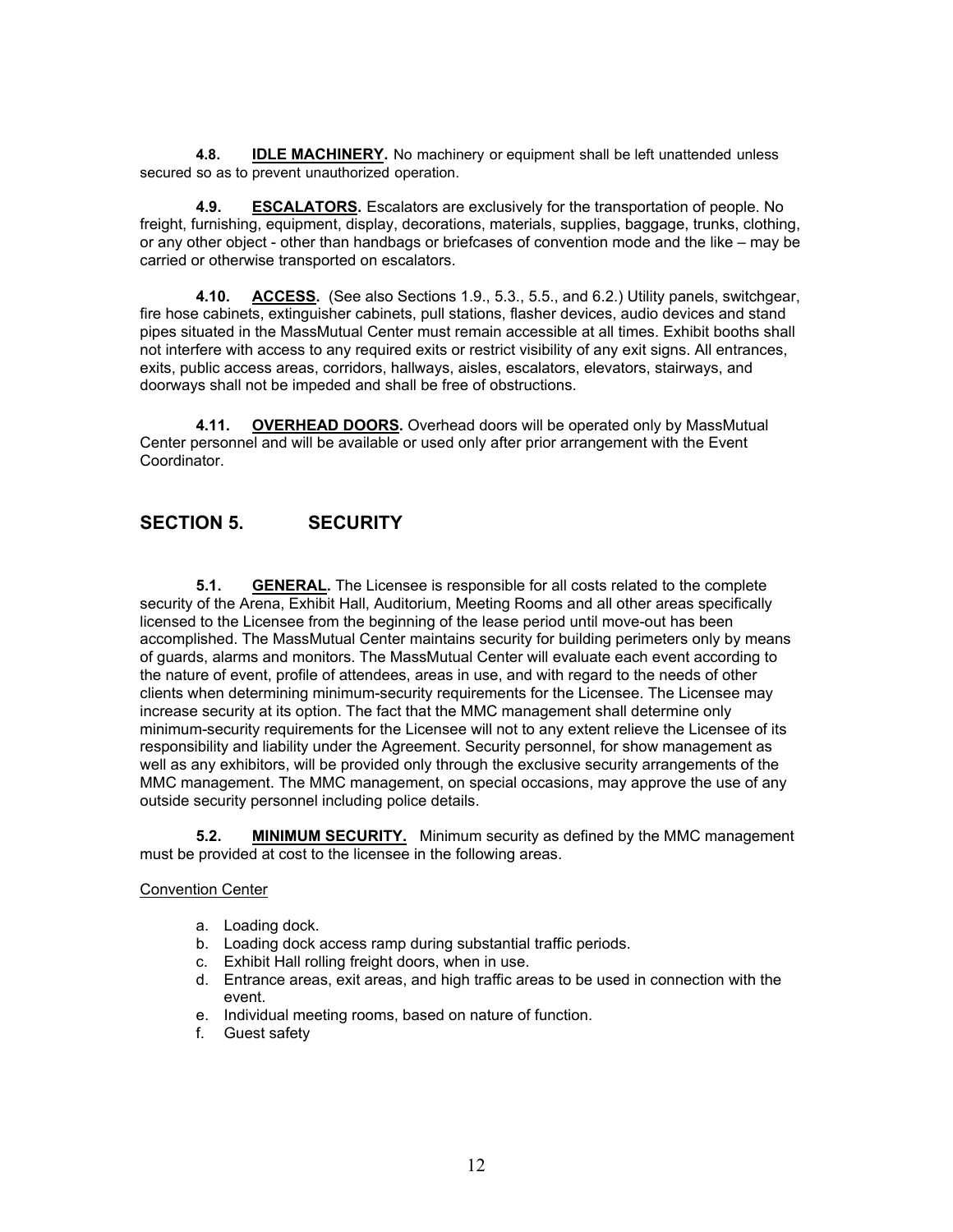#### Arena

- a. Loading dock.
- b. Loading dock access ramp during substantial traffic periods.
- c. Entrance areas, exit areas, and high traffic areas to be used in conjunction with the event.
- d. Arena
- e. Locker rooms and other rooms based on the nature of the event.
- f. Guest safety

**5.3. RESTRICTED AREAS.** (Also see Sections 1.9., 4.10., 5.5., and 6.2.) Restricted areas of the MassMutual Center are labeled "Authorized Personnel Only," and only MMC management shall have access to those areas.

**5.4. MANAGER'S RIGHT OF ACCESS.** The MMC management has the right of access to any space in the MassMutual Center at any and all times.

**5.5. RIGHT TO INSPECT.** The MMC management and security personnel reserves the right to inspect any vehicle, carton, satchel, container, briefcase, luggage, or package brought into or taken out of the MassMutual Center.

**5.6. KEYS.** All MassMutual Center keys required by the Licensee during its use of the authorized area under the terms of the Agreement may be obtained from the Director of Security or Operations Supervisor and must be returned at the end of the license period. Each key, if not returned at expiration of the event license, is subject to a \$25.00 charge.

**5.7. DOOR LOCKS.** Exterior and loading dock area doors may not be propped open without prior authorization from the Director of Security. Under no circumstances may automaticclosing devices be removed or tampered with.

**5.8. MISCONDUCT.** Abusive language, threats, assault, vandalism, theft and similar acts will result in immediate removal of the offender from the premises and, if appropriate, prosecution.

**5.9. MEDICAL FACILITIES.** The MassMutual Center's first aid facilities, under the supervision of an Emergency Medical Technician (EMT), will be provided at a cost to the Licensee during event hours. The first aid facilities and an EMT will be made available during non-show hours at a cost to the Licensee. All events require a minimum of one EMT when open to the public. MassMutual Center management based on the nature of the event may require additional EMT's.

**5.10. FIREARMS.** The carrying of firearms and/or weapons of any kind within the facility is strictly forbidden without the prior written approval of the MMC management. Copies of any and all applicable licenses will be required.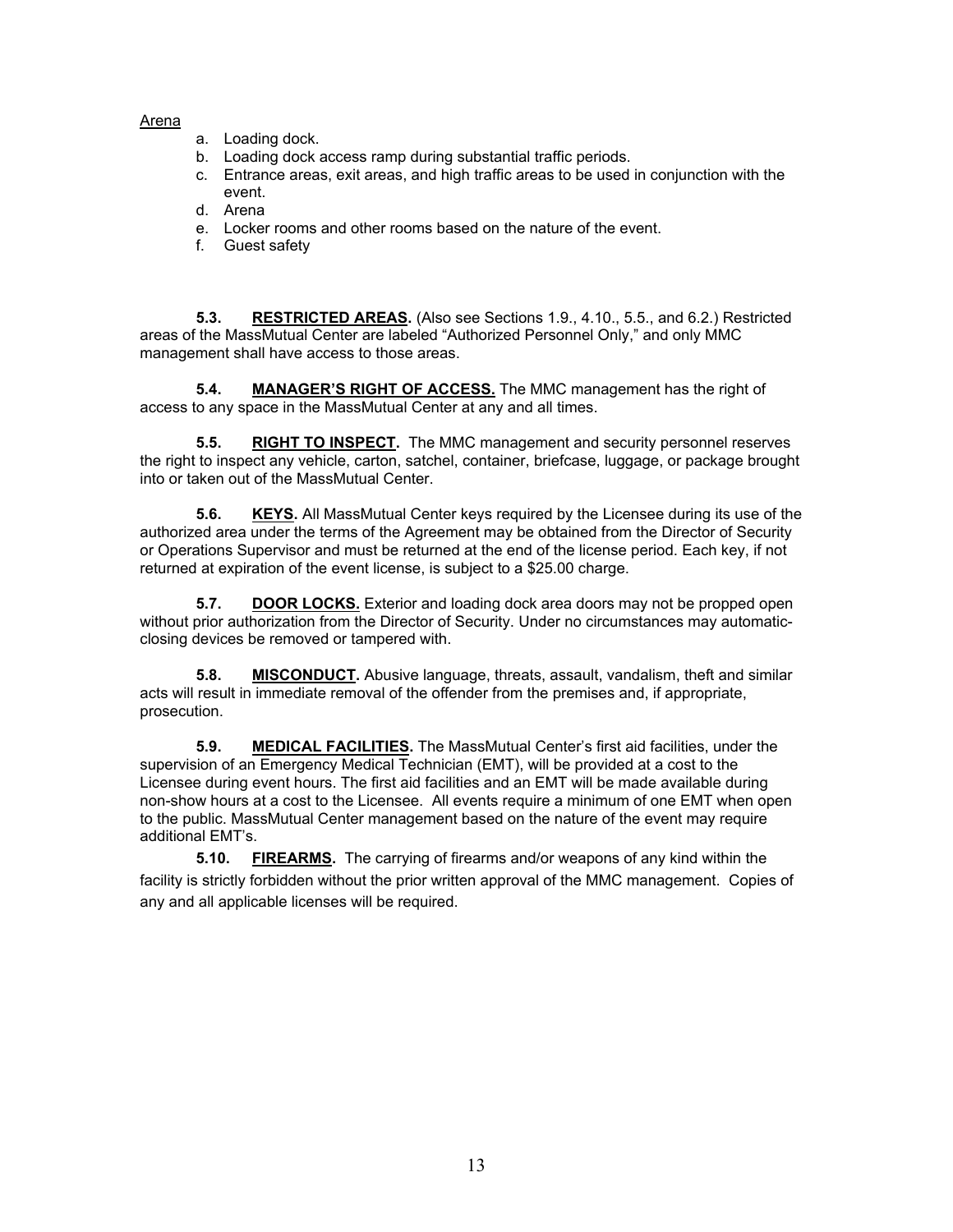#### **SECTION 6. FREIGHT/DELIVERIES/EQUIPMENT.**

**6.1. MAIL.** Mail received on-site must be addressed to the appropriate show or event and be directed to the attention of the assigned Event Coordinator. Mail will be held in the MassMutual Center offices or specified location, by the Event Coordinator 1277 Main St. Springfield Mass 01103 until the first day of the license period, at which time it will be delivered to the show management. The MassMutual Center assumes no responsibility for the forwarding of mail after an event but a reasonable effort will be made to do so at the expense of the addressee.

**6.2. ACCESS FOR DELIVERIES.** (Also see Sections 1.9., 4.10., 5.3., and 5.5.) All articles, exhibits, fixtures, displays, and property of any kind and description shall be brought in to and out of the MassMutual Center only at and through such approved loading areas as the MMC management may designate from time to time. When two or more events require loading dock access, MassMutual Center management will work with the Licensee and/or drayage contractors for a mutually agreeable dock and elevator utilization schedule. Exhibitors using loading docks must unload their materials onto docks, remove their vehicles promptly and then deliver their materials to booth area using designated elevators and entrances. Exhibitors using docks to load out may bring their vehicle to loading dock area only after their materials have been brought from the booth to the loading dock.

**6.3. FREIGHT.** The MMC management will not accept any shipments of freight and/or materials for any Licensee or exhibitor. All freight shipments must be consigned to a service contractor. The MMC management accepts no responsibility for loss, damage, or security of such shipments.

**6.4. ELEVATORS.** All equipment, freight, and deliveries must be transported on service elevators situated in the dock area. It is the responsibility of the Licensee and its agents to observe load capacities on all elevators. Public passenger elevators may not be blocked, and are not to be used for transporting equipment unless the MMC management has approved such use in writing. The, MassMutual Center reserves the right to operate and/or require an operator for freight elevators at the cost of the licensee.

**6.5. FLOORING.** Forklifts, electric scooters, etc. are not permitted on carpeted areas throughout the, MassMutual Center. Use of motorized equipment on carpeted, tiled or stone floor areas may be authorized with prior written approval of the MMC management. When vehicles are approved for use in carpeted areas, a protected sheet of visqueen, tarpaulin, plywood or comparable material is to be used to prevent damage from tires, leaks, oil, etc. However, the Licensee's responsibility for any resultant stains, cracks or other damage remains in full force and effect despite such precautions.

**6.6. MassMutual CENTER PROPERTY.** The Licensee may not use or operate any equipment, furnishings, fixtures or other property of the MassMutual Center without the MMC management's prior written consent. Under no circumstances may the Licensee move any equipment, furnishings, fixtures or other property of the MassMutual Center.

**6.7. FURNITURE/EQUIPMENT.** The MassMutual Center does not provide furniture and/or equipment for exhibit hall use.

**6.8. TELEPHONES.** , MassMutual Center telephones are reserved exclusively for MassMutual Center business. MassMutual Center phone numbers may not be published as official show or convention numbers.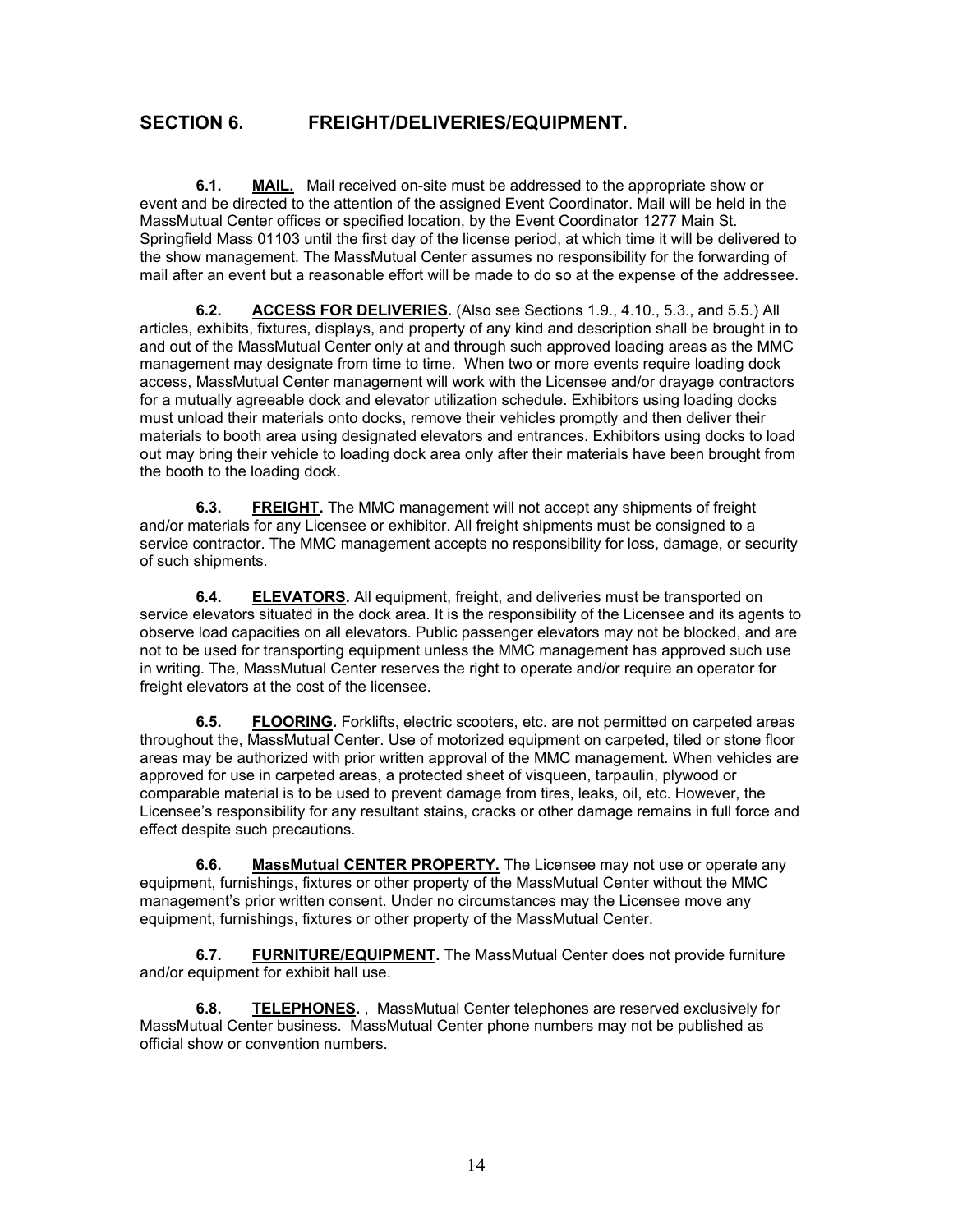#### **SECTION 7. SIGNAGE/DECORATIONS.**

**7.1. APPROVALS.** Advance written approval for all interior and/or exterior signage and/or decorations must be obtained from the MassMutual Center management, and limitations thereon must be strictly observed. The Manager must receive requests relating to rigging or the use of hanging devices at least sixty (60) days prior to the proposed use or activity. The MassMutual Center policies relative to signage and/or decorations may change from time to time at the MassMutual Center management's sole discretion.

**7.2. FASTENINGS.** Signage and/or decorations may not be taped, nailed, tacked, stapled, or otherwise fastened to any wall, ceiling, column, stone, window, drape, or painted surface in any area inside the building or on the premises.

**7.3. HANGING DEVICES.** Rigging of cable and other hanging devices on or near ceiling electrical buss ducts and conduits, on sprinkler pipes or on ventilation equipment is strictly prohibited.

**7.4. LIGHTS.** Only U.L. approved clamp-on types of portable spotlights are allowed, with porcelain base and metal guards. Clip-on types are not allowed.

**7.5. OBSTRUCTIONS.** , MassMutual Center permanent graphics, signage, displays, exit signs, emergency flashers, fire pull stations, and security monitors may not be blocked or obscured in any manner.

**7.6. GLITTER, POPCORN, AND CONFETTI.** Glitter, popcorn, and confetti may not be used in connection with any event or activity and are not allowed on the premises.

**7.7. TAPE.** Double-faced tape used for installation of aisle or exhibitor carpet shall be Shure Tape or one approved by the MMC management as an equal. Removal of tape and/or residue will be at the expense of the Licensee.

**7.8. STICKERS.** Stickers or decals are not allowed on the premises.

**7.9. BALLOONS.** Helium balloons are not allowed in the building without prior written consent of the MMC management. A \$50.00 per balloon charge will be assessed for balloons in the ceiling.

**7.10. FLOOR MARKING.** The official show contractor or decorator shall use the standard stick or ball-type chalk in marking exhibit floors. Liquid chalk, water paint or liquids of any other nature are expressly forbidden. Costs of removing liquid chalk or paint will be the responsibility of the Licensee.